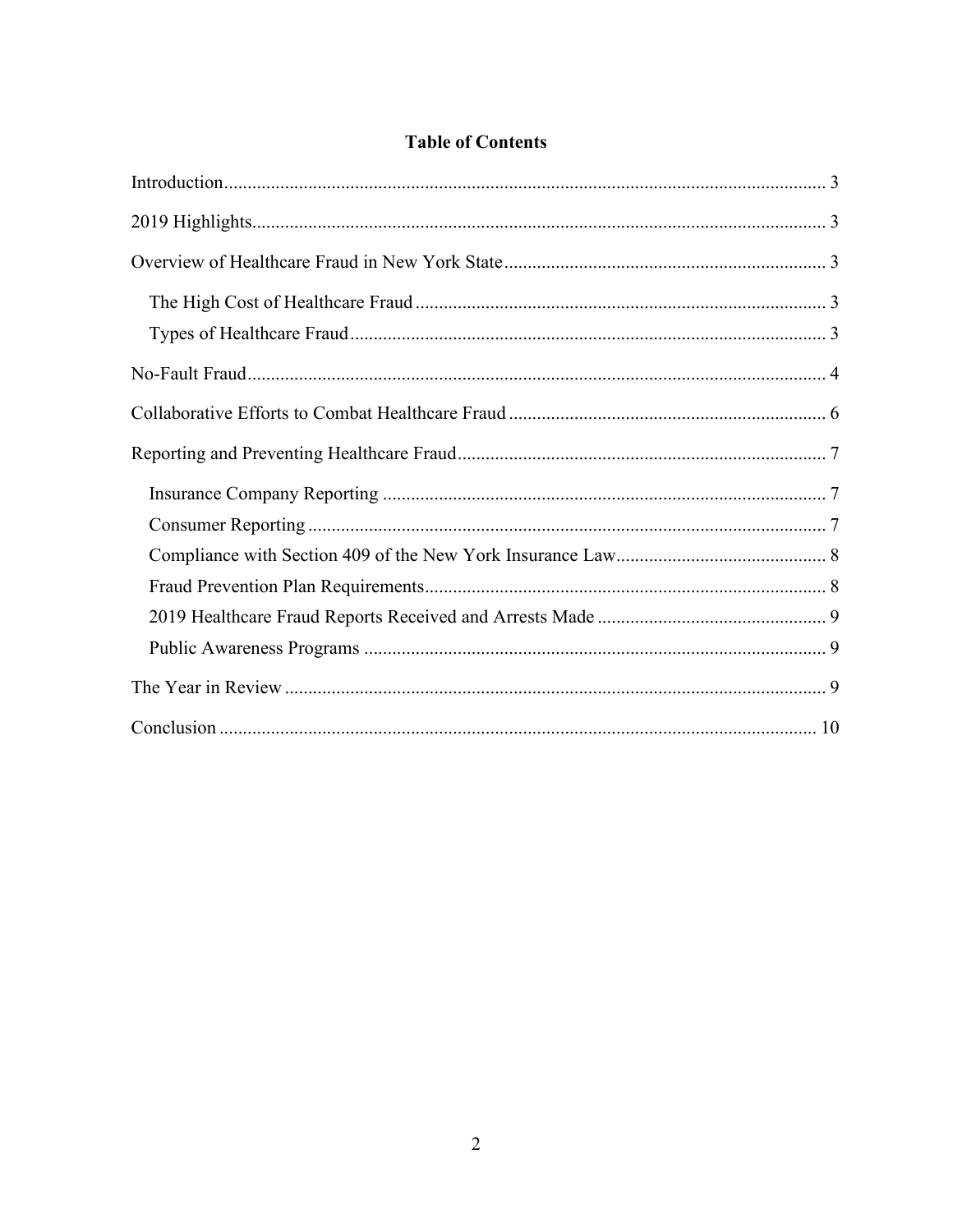### <span id="page-2-0"></span>**Introduction**

This report, required under Section 409(c) of the Financial Services Law, summarizes the 2019 activities of the Department of Financial Services ("DFS") in combating health insurance fraud.

#### <span id="page-2-1"></span>**2019 Highlights**

DFS's Insurance Frauds Bureau ("Bureau") investigates and combats healthcare fraud, which affects three major types of insurance: accident and health, private disability, and no-fault. The Bureau is headquartered in New York City, with an office in Garden City and five offices across upstate New York: in Albany, Syracuse, Rochester, Buffalo, and Oneonta. The Bureau, working with DFS-regulated entities, has a longstanding commitment to combating insurance fraud and strives to serve the people of New York State. Highlights of the Department's efforts in combating healthcare fraud in 2019 include the following:

- The Bureau opened 73 healthcare fraud investigations, resulting in 125 arrests;
- The Bureau received 17,185 reports of suspected healthcare fraud: 15,297 no-fault reports, 1,641 accident and health insurance reports, and 247 disability insurance reports; $<sup>1</sup>$  $<sup>1</sup>$  $<sup>1</sup>$ </sup>
- Reports of suspected no-fault fraud accounted for 59% of the 25,985 suspected insurance fraud reports received, which represents a 6% increase from the previous year.

### <span id="page-2-2"></span>**Overview of Healthcare Fraud in New York State**

### <span id="page-2-3"></span>**The High Cost of Healthcare Fraud**

Healthcare fraud is a costly and pervasive drain on the national healthcare system. Experts agree that the costs of healthcare fraud are exorbitant; the National Health Care Anti-Fraud Association estimates that losses due to healthcare fraud are in the tens of billions of dollars each year. Combating fraud and abuse helps reduce the escalating costs of healthcare in New York and the United States.

### <span id="page-2-4"></span>**Types of Healthcare Fraud**

As discussed above, healthcare fraud affects three major types of insurance: accident and health, private disability, and no-fault. The more common types of healthcare fraud include:

- Prescription drug diversion and misuse;
- Medical identity fraud;
- Billing for services that were never rendered and products that were not provided;

<span id="page-2-5"></span><sup>&</sup>lt;sup>1</sup> Section 405 of the New York Insurance Law requires insurers to report suspected fraud to the Department.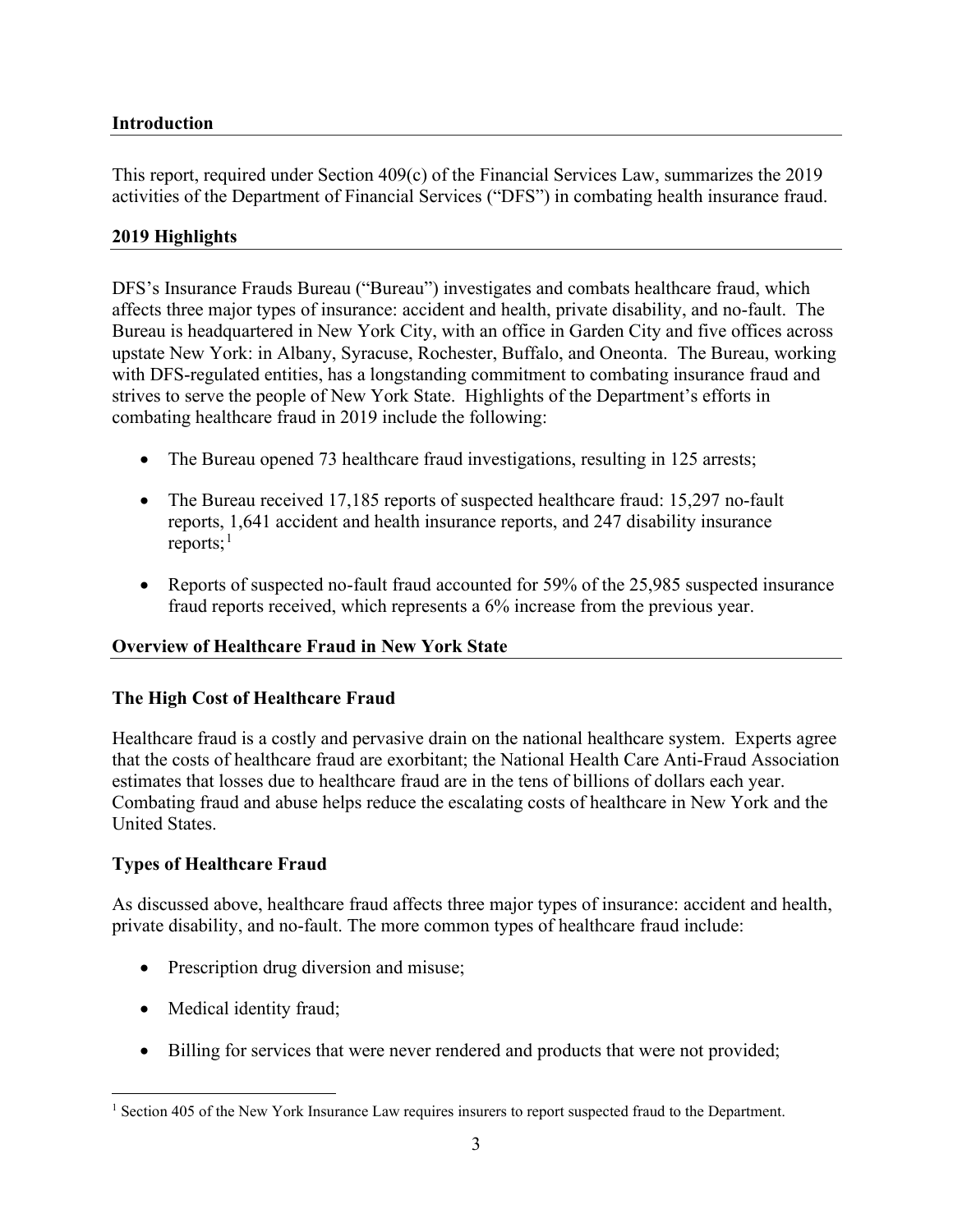- Billing for more expensive procedures or services than were actually provided, commonly known as upcoding;
- Performing medically unnecessary treatments and expensive diagnostic tests for the sole purpose of generating insurance payments;
- Misrepresenting non-covered treatments as medically necessary covered treatments, for example, billing a rhinoplasty (cosmetic nose surgery) as a deviated septum repair to obtain insurance payments;
- Unbundling—billing as if each step of a procedure were a separate procedure;
- Staging or causing auto accidents;
- Filing no-fault claims for nonexistent injuries;
- Filing false or exaggerated medical disability claims;
- Staging slip-and-fall accidents; and
- Accepting kickbacks for patient referrals.

In 2019, DFS received numerous reports of suspected fraud containing allegations of medical providers billing for services not rendered and prescribing unnecessary durable medical equipment. Reports of prescription drug diversion and misuse, as well as allegations of disability fraud, remained persistent issues.

#### <span id="page-3-0"></span>**No-Fault Fraud**

DFS conducted several no-fault investigations in 2019 in conjunction with other law enforcement agencies, prosecutors' offices, and the National Insurance Crime Bureau ("NICB") that led to the prosecution of a wide range of defendants who, in an organized fashion, are exploiting the no-fault system for personal gain. These cases have involved "runners" who stage accidents and refer the phony accident victims to unscrupulous medical clinics and corrupt law firms in exchange for monetary payments. In certain investigations, the defendants used two different scenarios in staging accidents: in the first, drivers intentionally crash into one another and, in the second, the driver of one vehicle causes an accident with an unsuspecting driver. Other no-fault investigations have involved "runners" who solicited victims of motor vehicle accidents at accident scenes to steer them to corrupt medical clinics and coached them to exaggerate and fabricate injuries. Other no-fault investigations involved individuals adding themselves to accident reports when they were not involved in the accident that was the subject of the report.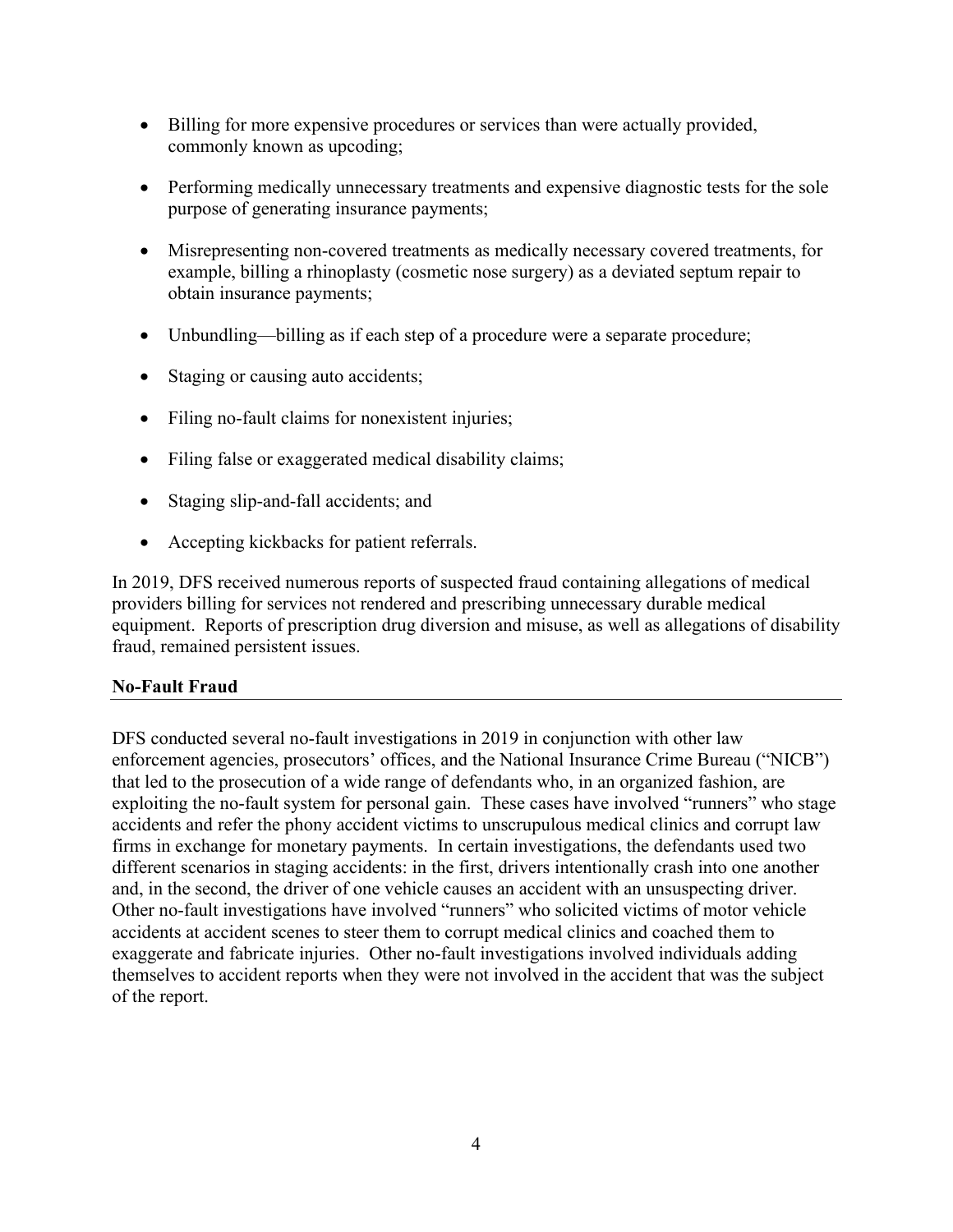# **No-Fault Fraud by the Numbers**

As shown in Figure 1, suspected no-fault fraud reports accounted for 59% of all fraud reports received by DFS in 2019.

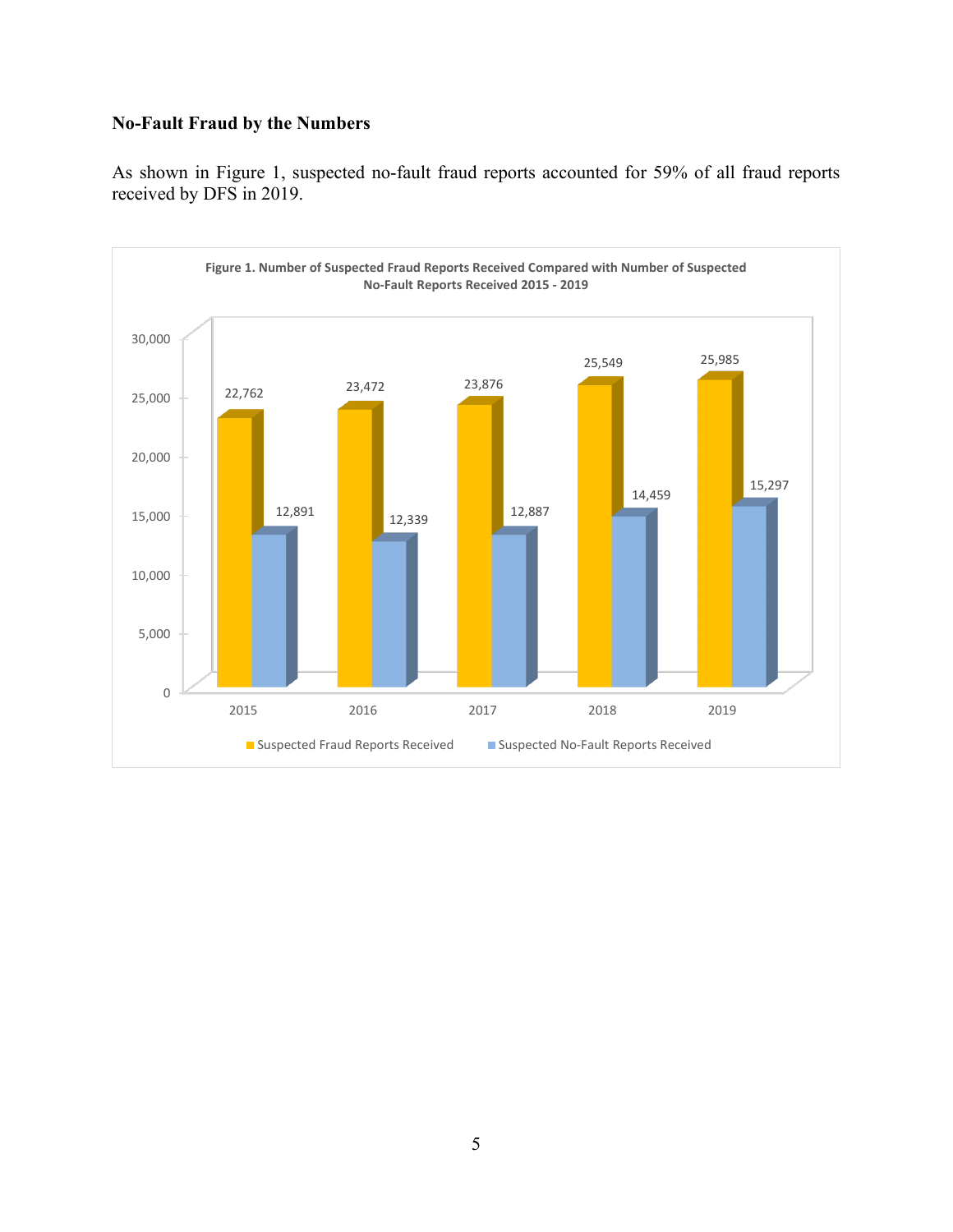As shown in Figure 2, the number of suspected no-fault fraud reports accounted for 89% of all healthcare fraud reports received in 2019 and at least 87% of all healthcare fraud reports received since 2015.



### <span id="page-5-0"></span>**Collaborative Efforts to Combat Healthcare Fraud**

DFS investigators work closely with the insurance industry and law enforcement agencies at the federal, state, and local levels to combat healthcare fraud schemes. DFS is a member of 10 task forces and working groups designed to foster cooperation and communication among the many law enforcement agencies involved in combating healthcare fraud. Those task forces and working groups include the following:

- Western New York Health Care Fraud Task Force
- Central New York Health Care Fraud Working Group
- Rochester Health Care Fraud Working Group
- FBI New York Health Care Fraud Task Force/Medicare Fraud Strike Force
- New York Anti Car Theft and Fraud Association
- National Insurance Crime Bureau Working Group
- High Intensity Drug Trafficking Area (HIDTA)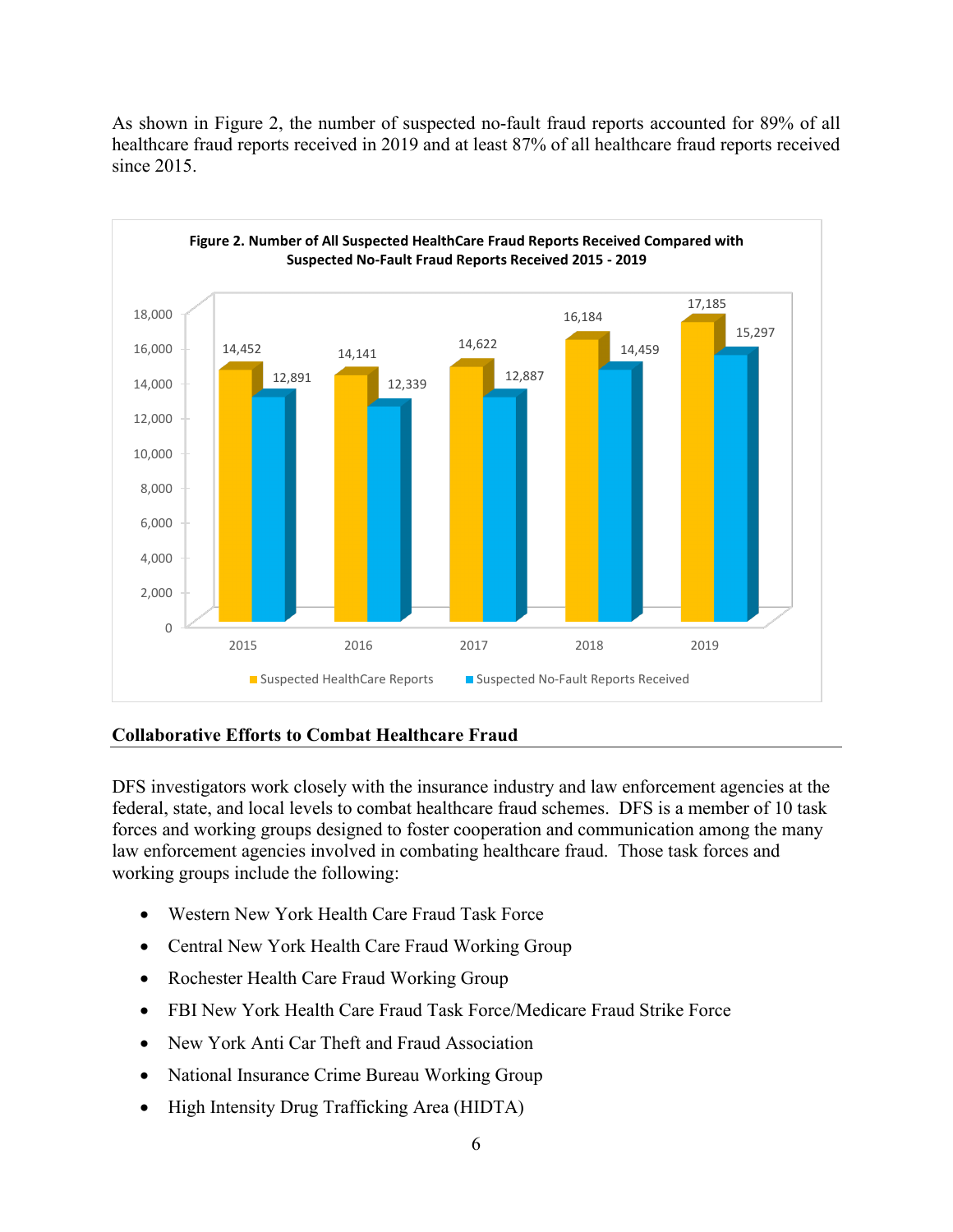- Drug Enforcement Administration Tactical Diversion Task Force (Upstate/Downstate)
- Suffolk County District Attorney's Office Insurance Crime Bureau
- New York Alliance Against Insurance Fraud

The DFS Insurance Frauds Bureau's participation in working groups and task forces provides the opportunity for joint investigations, intelligence gathering, effective use of resources and the study of trends. Several DFS investigators have been assigned to groups and task forces and partner with other members investigating cases involving healthcare fraud. An example of successful collaboration is the DFS's participation in the Drug Enforcement Administration Tactical Diversion Task Force ("Diversion Task Force"), which investigates organized drug diversion schemes.

On April 9, 2019, a DFS Investigator assigned to the Drug Enforcement Administration Tactical Diversion Squad, initiated an investigation into the alleged illegal sale of prescription pills. As a result of information received from out of state, a confidential source was developed. This source provided information into an attorney, a pharmacist, and multiple individuals selling stolen opioid prescriptions from a pharmacy in Kings County. The investigation utilized undercover law enforcement personnel and confidential informants. The surveillance systems captured information leading to the August 19, 2019 arrest of three subjects involved in diverting opioid prescriptions.

### <span id="page-6-0"></span>**Reporting and Preventing Healthcare Fraud**

### <span id="page-6-1"></span>**Insurance Company Reporting**

Under Section 405 of the New York Insurance Law, insurers are required to report suspected insurance fraud to DFS. The Department's web-based case management system, known as the Fraud Case Management System ("FCMS"), allows insurers to submit reports of suspected fraud electronically. In 2019, insurers electronically submitted approximately 96% of the 25,985 fraud reports that DFS received.

The benefits of the FCMS to insurers include automatic acknowledgment of receipt of fraud reports and notification of case assignments and eventual case disposition. Insurers also benefit from online help screens and an online manual of operations, as well as search and crossreference features.

### <span id="page-6-2"></span>**Consumer Reporting**

DFS encourages consumers to report suspected fraud and maintains a toll-free hotline to facilitate reporting. Consumers may call 1-888-FRAUDNY (1-888-372-8369) for information regarding insurance fraud, including how to report insurance fraud. DFS recorded an average of 22 calls per month in 2019. The "Consumers" section of DFS's website also includes a link to a fraud reporting form and instructions for reporting fraud.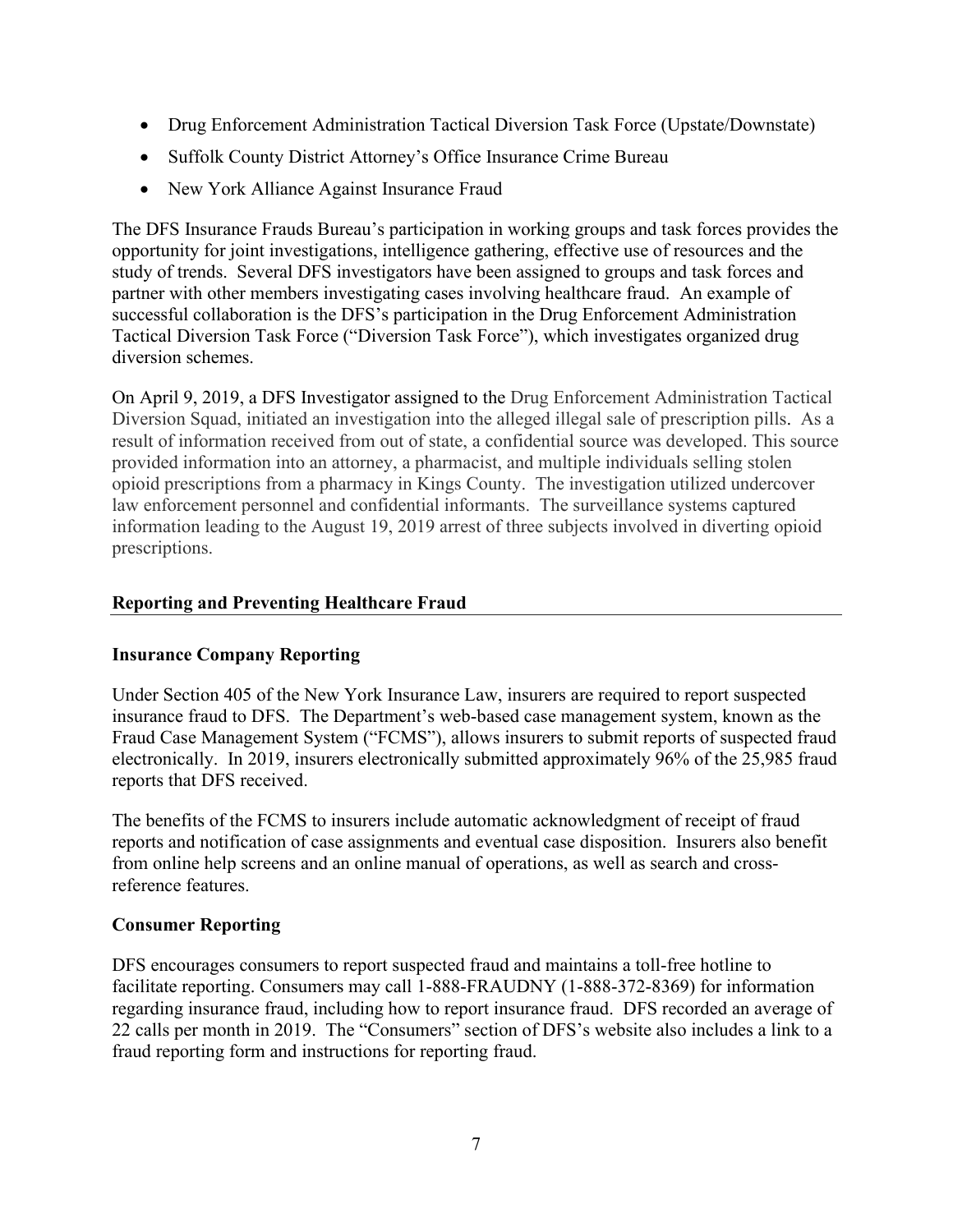### <span id="page-7-0"></span>**Compliance with Section 409 of the New York Insurance Law**

Section 409 of the New York Insurance Law requires insurers that write at least 3,000 individual accident and health, workers' compensation, and/or automobile policies, or group policies that cover at least 3,000 individuals issued in or issued for delivery annually in New York, to submit to DFS a Fraud Prevention Plan for the detection, investigation, and prevention of insurance fraud. Licensed health maintenance organizations ("HMOs") with at least 60,000 enrollees must also submit a Fraud Prevention Plan. Plans must provide for a full-time Special Investigations Unit (SIU), as well as specific staffing levels within the SIU.

#### <span id="page-7-1"></span>**Fraud Prevention Plan Requirements**

Section 409 specifies information that must be included in Fraud Prevention Plans. For example, a plan must provide for an SIU that is separate from claims and underwriting, and must include details regarding the staffing and other resources dedicated to the SIU. To be designated an SIU investigator, individuals must meet certain educational and/or professional experience criteria enumerated in Section 409 and Department Regulation 95.

Section 409 and Regulation 95 also require that all Fraud Prevention Plans include the following information and/or procedures:

- Interface or interaction of SIU with law enforcement and prosecutorial agencies;
- Coordination with other units of the insurer for the investigation and initiation of civil actions based on information received by or through the SIU;
- Development of a "fraud detection and procedures" manual to assist in the detection and elimination of fraudulent activity;
- Objective criteria for the level of staffing and resources devoted to the SIU;
- In-service training of investigative, claims, and underwriting personnel in identification and evaluation of insurance fraud;
- Development of a public awareness program focused on the cost and frequency of insurance fraud and the methods by which the public can assist in preventing fraud.

In 2019, there were 63 insurer SIUs committed to investigating health fraud in New York State that were housed within accident and health insurers, HMOs, life insurers, nonprofit medical, and dental indemnity and health service corporations. In addition, 17 property and casualty insurers writing accident and health insurance had approved SIUs during 2019.

Health and life insurers reported \$265 million in savings resulting from SIU investigations in 2018 (the most recent year for which data are available). Health and life insurers reported \$35.3 million in recoveries from SIU investigations.

DFS monitors insurer compliance with Section 409 through the analysis of data provided by insurers in annual SIU Reports. DFS may perform field examinations of insurer SIUs to assess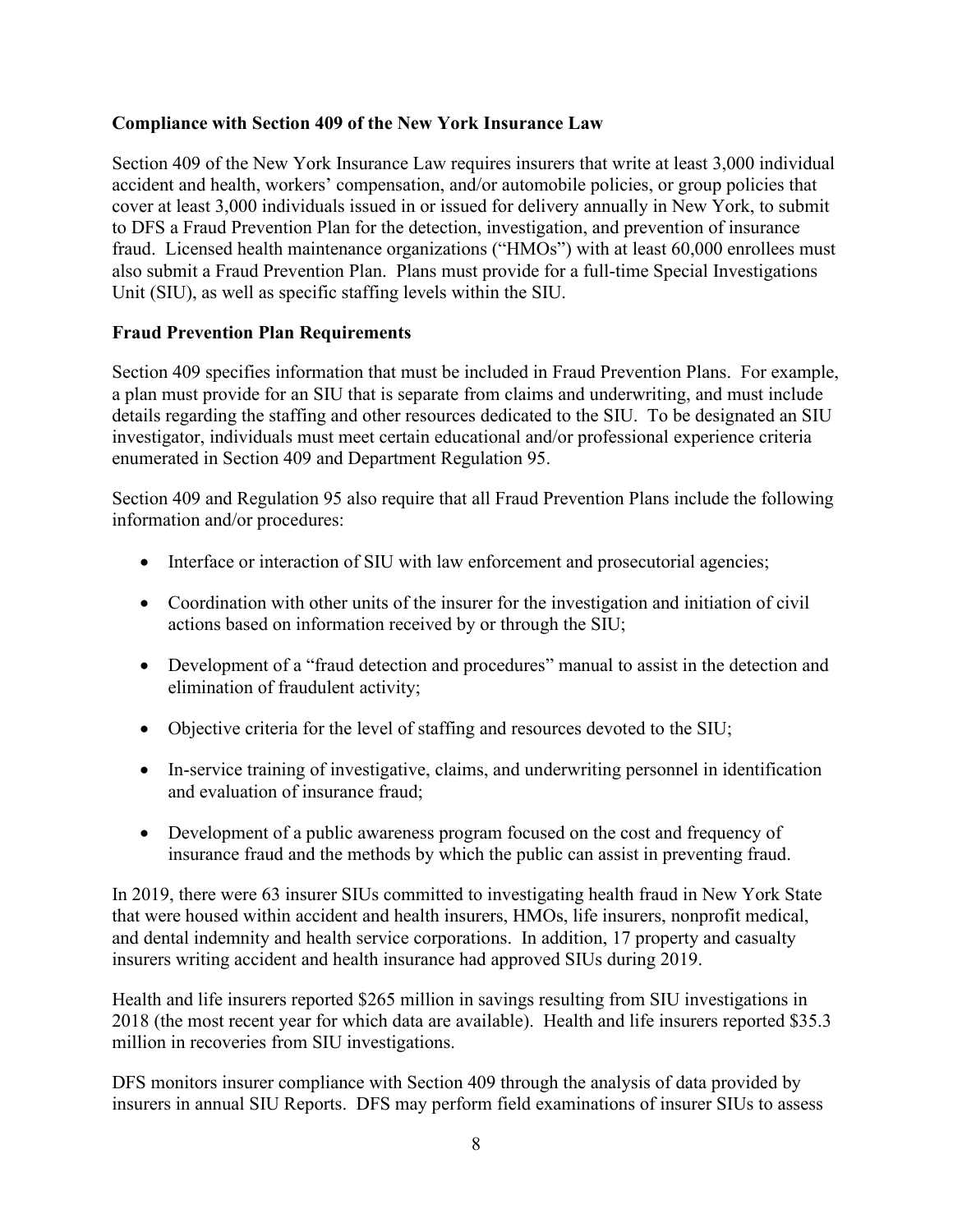compliance with Section 409, other sections of Article 4 of the New York Insurance Law, and Regulation 95.

## <span id="page-8-0"></span>**2019 Healthcare Fraud Reports Received and Arrests Made**

DFS received 17,185 reports of suspected healthcare fraud during 2019: 1,641 involved accident and health insurance, 247 involved disability insurance, and 15,297 involved no-fault claims. DFS opened 73 healthcare fraud cases for investigation. Of those, 31 involved accident and health insurance, 3 involved disability insurance and 39 involved no-fault insurance. DFS investigations resulted in 125 arrests in 2019.

### <span id="page-8-1"></span>**Public Awareness Programs**

New York Insurance Law requires that Fraud Prevention Plans address insurers' efforts to increase public awareness of the cost and frequency of fraudulent activities and the methods of preventing fraud. The New York Alliance Against Insurance Fraud and the National Health Care Anti-Fraud Association carry out advertising campaigns via newspapers, radio, television, and billboards targeting insurance consumers on behalf of HMOs and insurers of health products. The National Health Care Anti-Fraud Association conducted public awareness programs for HMOs and insurers of health products on behalf of 18 entities with Fraud Prevention Plans on file. In 2019, there were 43 HMOs, health insurers, or health insurer groups (an organization comprising affiliated insurers) with Fraud Prevention Plans on file that participated in the New York Alliance Against Insurance Fraud program. In addition, two individual insurance companies have ongoing programs to heighten awareness and reduce public tolerance for insurance fraud. As a result, these anti-fraud messages reach millions of New Yorkers each year.

### <span id="page-8-2"></span>**The Year in Review**

Summarized below are some of the major healthcare fraud investigations conducted by the Bureau during the past year, to the extent that information is public. The Department has pending numerous other, confidential, investigations of healthcare fraud.

- On January 04, 2019, a DFS Investigator assigned to the Drug Enforcement Administration Tactical Diversion Squad, initiated an investigation into the alleged illegal sale of prescription pills. As a result of information received from a confidential source, an investigation was conducted with the use of a confidential informant, wiretaps and undercovers. As a result of this DFS investigation, a physician assistant and two other subjects were arrested for participating in a scam for prescribing opiates that were not medically necessary and paid for by insurance companies. DFS assisted with the monitoring of wiretaps and with conducting surveillance.
- In 2018, DFS, while working a joint investigation with the Rochester office of the FBI, undertook an investigation of a CVS employee, a Senior Assistant Purchasing Associate. In 2018, CVS's internal systems "red-flagged" suspicious purchases of diabetic test strips at a CVS located in Rochester. Adding to the suspect nature of the package, was the fact that it came from a company with which CVS did not do